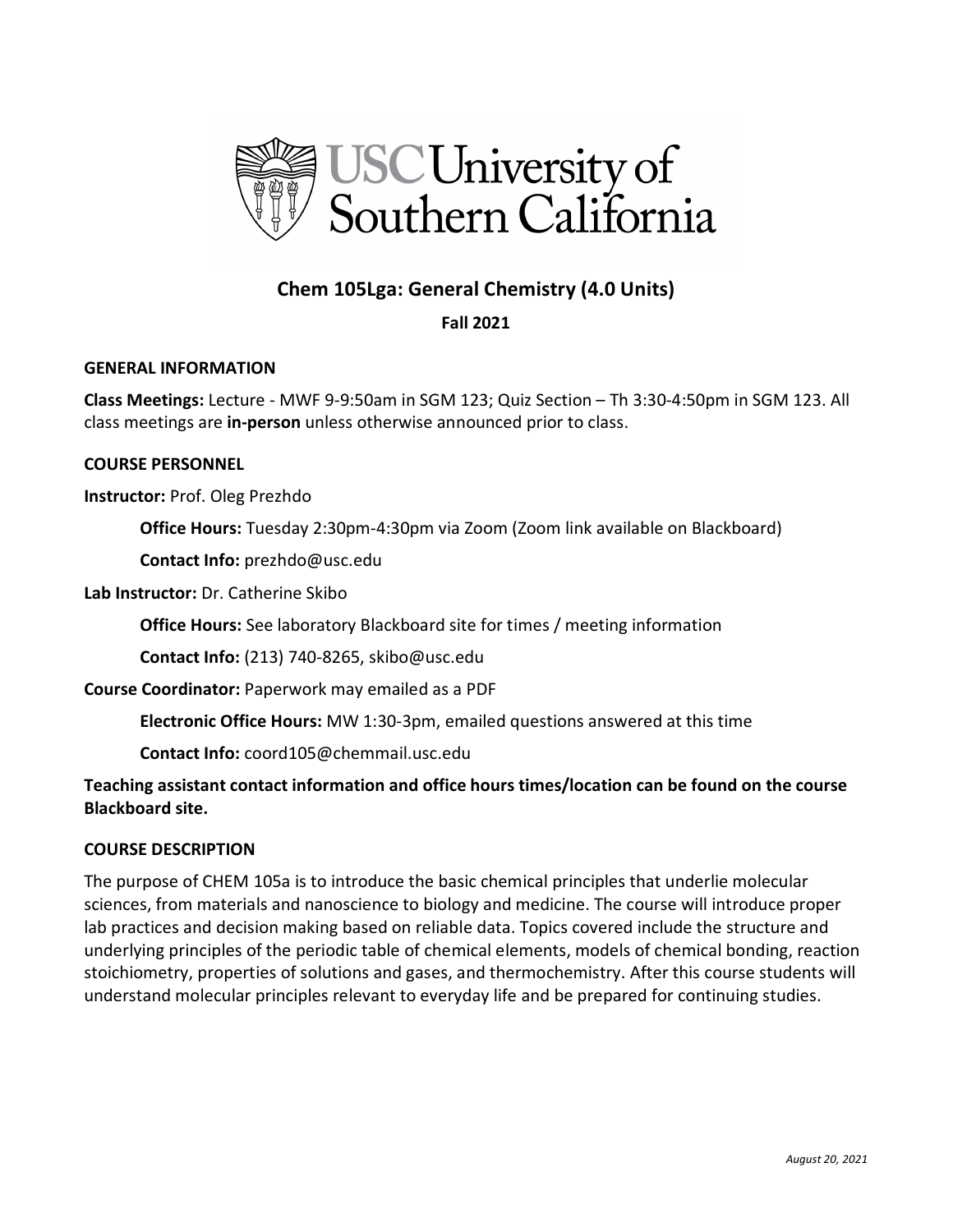# **LEARNING OBJECTIVES**

Students who successfully complete CHEM 105a will be able to:

- o Explain the chemical and physical behavior of matter based on modern atomic theory, quantum mechanics, and the resulting atomic periodicity.
- $\circ$  Describe the formation and energetics of chemical bonds based on electrostatic forces.
- o Describe and predict the structure of covalent and ionic compounds.
- $\circ$  Explain the properties of chemical molecules using bonding models, including hybridization and molecular orbital theory, with the understanding of their limitations.
- o Describe the physical and chemical changes taking place in chemical reactions at both the particulate and macroscopic levels.
- o Recognize and classify acid-base, precipitation, and oxidation-reduction reactions.
- o Use balanced chemical equations to determine quantities of reactants and products.
- $\circ$  Explain the behavior of gas phase chemical systems at the particulate and macroscopic level using ideal gas behavior.
- o Explain the First and Second Laws of Thermodynamics in relation to chemical systems.
- $\circ$  Describe the energetics of a chemical system using the state function enthalpy.
- $\circ$  Explain macroscopic properties based on intermolecular forces within the chemical system.
- o Describe the structure and properties of the liquid and solid states, as well as phase changes, at the particulate and macroscopic levels.
- o Explain the chemical, physical, and thermodynamic properties of solutions at the particulate and macroscopic level.
- $\circ$  Clearly define a problem and develop solutions for that problem including the use of central and auxiliary equations and conversion factors.
- o Apply the concepts listed above to explain and interpret empirical observations, particularly in the laboratory portion of the course.
- o Prepare laboratory reports that include experimental procedures, data analysis, and scientific writing.

### **COURSE MATERIALS**

### **Required**

Textbook:

Chemistry: A Molecular Approach (5th edition) by Tro (package available in USC Bookstore includes for free the eText and Mastering Chemistry (MC not required); also available on Amazon).

Lab Manual: Chem 105a Laboratory Manual (purchasing information available once course begins)

Calculator (TI 30x IIS is the only allowed calculator in CHEM 105a & b)

# **Optional**

Solutions Manual for textbook

General Chemistry Study Guide by Bryant, J. (available in bookstore or on Amazon.com)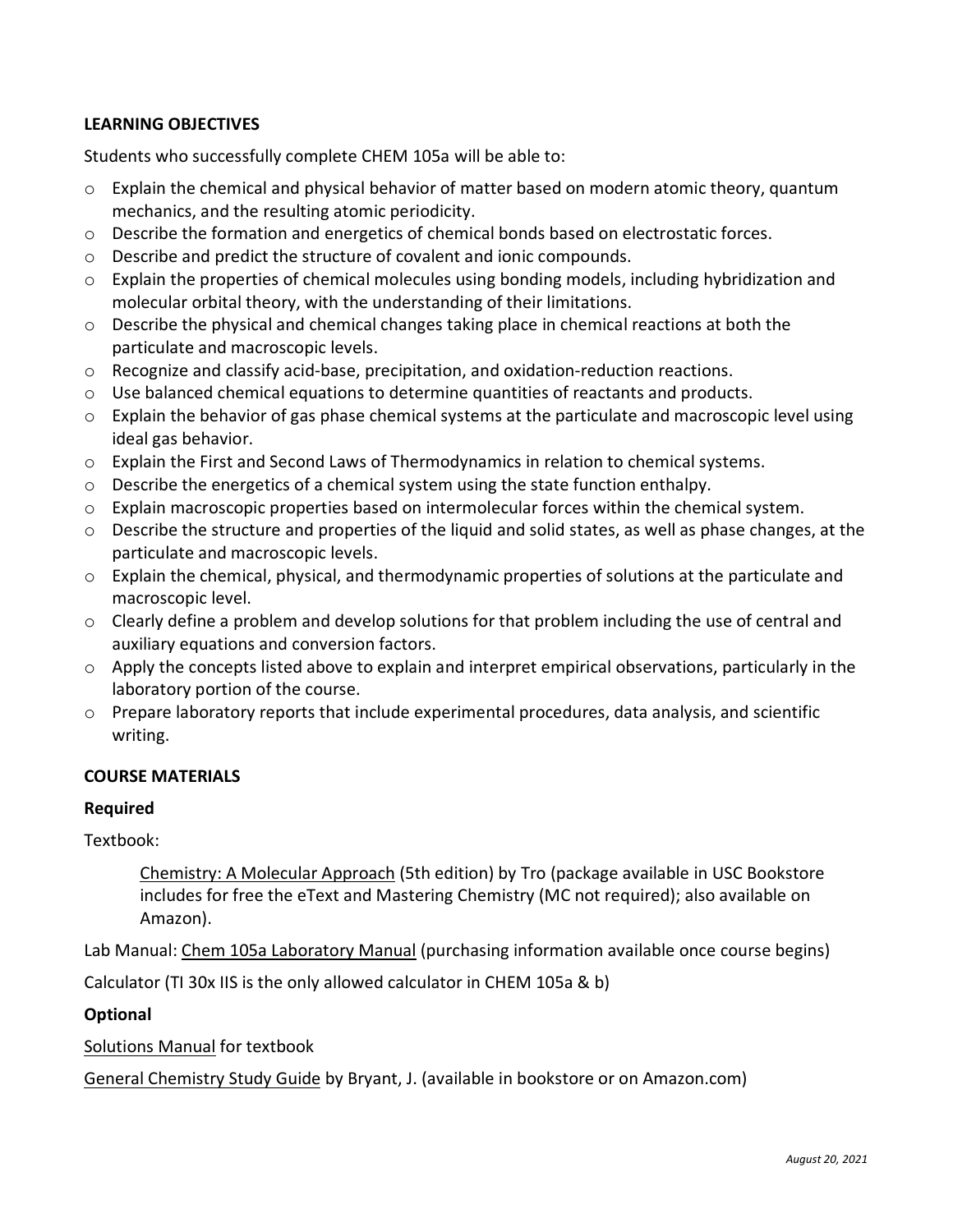### **DESCRIPTION AND ASSESSMENT OF ASSIGNMENTS**

Assignments in the course include quizzes, laboratory reports, homework, and a final project.

### **Weekly Video Quizzes (7%) and Homework (10%)**

**Video Quizzes:** You will be asked to watch a few short videos and complete related simple quizzes on Blackboard. These videos and their quizzes will help you prepare for in-class lectures and assess your understanding of the material. There will be about 40 videos throughout the semester. The lowest 5 video quiz scores will be dropped.

**Homework:** Similar to the Video Quizzes you will have weekly homework problem sets on Blackboard. They will be longer than the quizzes and will include more complex problems. The lowest 2 homework scores will be dropped.

Both video quizzes and homework are due on Wednesdays at 11:59pm. 5 attempts will be allowed, but you will not get any points after the deadline. There are no make-ups and no late submissions.

### Laborat**ory Reports (29%)**

Lab meets approximately ten times during the course. See the lab Blackboard site for information about lab requirements.

### **Bi-weekly Quizzes (42%)**

There will be six quizzes during the semester (approximately every other week) and a final quiz worth two quizzes. They will test your understanding of the material covered in the class to that point. These quizzes replace the traditional exams. Quizzes will be held during the first 30-45 minutes of the weekly quiz section (Thursdays at 3:30pm in SGM 123). No make-up quizzes will be given. Your lowest quiz grade (except the final quiz) will be dropped. *A missed quiz will be counted as a zero towards your final grade and this will be the only score dropped*.

### **Final Project (12%)**

At the end of the semester you will be asked to construct a poster to communicate the main ideas of a topic of interest in the course. Create a poster related to one of the course learning objectives (listed above). Your poster should clearly define and explain the topic you are covering, give concise definitions of the important terms, describe important and relevant equations (if applicable), describe any data that could be collected in the lab to illustrate the concepts, and explain why the topic is important to the world outside of the chemistry class. Your poster will be graded on accuracy, relevancy, presentation, focus, organization, references, and style. This project is worth 12% of your overall grade in the course, with 2% of this based on peer evaluation participation. Final drafts are due for peer evaluation by 5pm on Sunday, November 29. Your final product is due no later than 11:59pm on Thursday, December 9.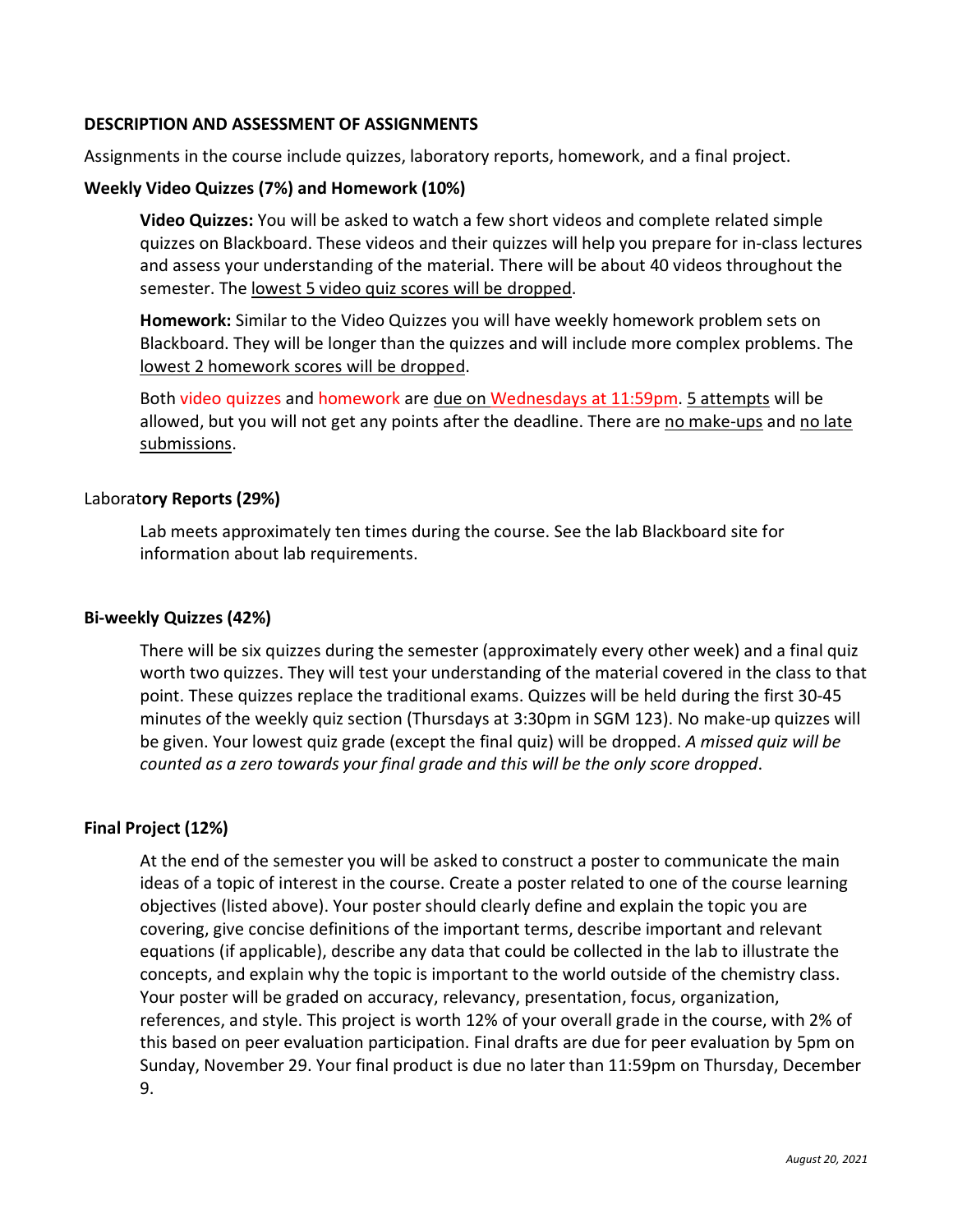# **Grading Breakdown**

Your grade will be determined according to the following distribution:

Bi-weekly Quizzes (5 out of 6) - 30% Video Quizzes - 7% Homework - 10% Laboratory - 29% Final Project - 12% Final Bi-weekly Quiz - 12%

To receive a passing grade, satisfactory work must be done in both lab and the lecture portions of the course.

# **Grading Scale**

Course final grades will be determined using the following scale:

| Grade (%) |           |
|-----------|-----------|
| А         | 93-100    |
| А-        | 90-92.9   |
| B+        | 87-89.9   |
| R         | 83-86.9   |
| В-        | 80-82.9   |
| C+        | 77-79.9   |
| C         | 73-76.9   |
| C-        | 70-72.9   |
| D+        | 67-69.9   |
| D         | 63-66.9   |
| D-        | 60-62.9   |
| F         | Below 60% |

We do our best to inform you on your progress in the course by assigning an approximate letter grade at the middle of the semester. This is based on your performance in the course to date. Note: this advisory letter is no guarantee of your final grade. Final grades are assigned using the grading scale, above. You are encouraged to check your scores often in Blackboard.

# **ADDITIONAL COURSE INFORMATION**

### **Course Notes**

Lecture notes will be available on the course website.

### **Office Hours**

You are strongly encouraged to see any TA during their office hours, not just your own. Office hours (via Zoom) for all TAs will be posted on the class website.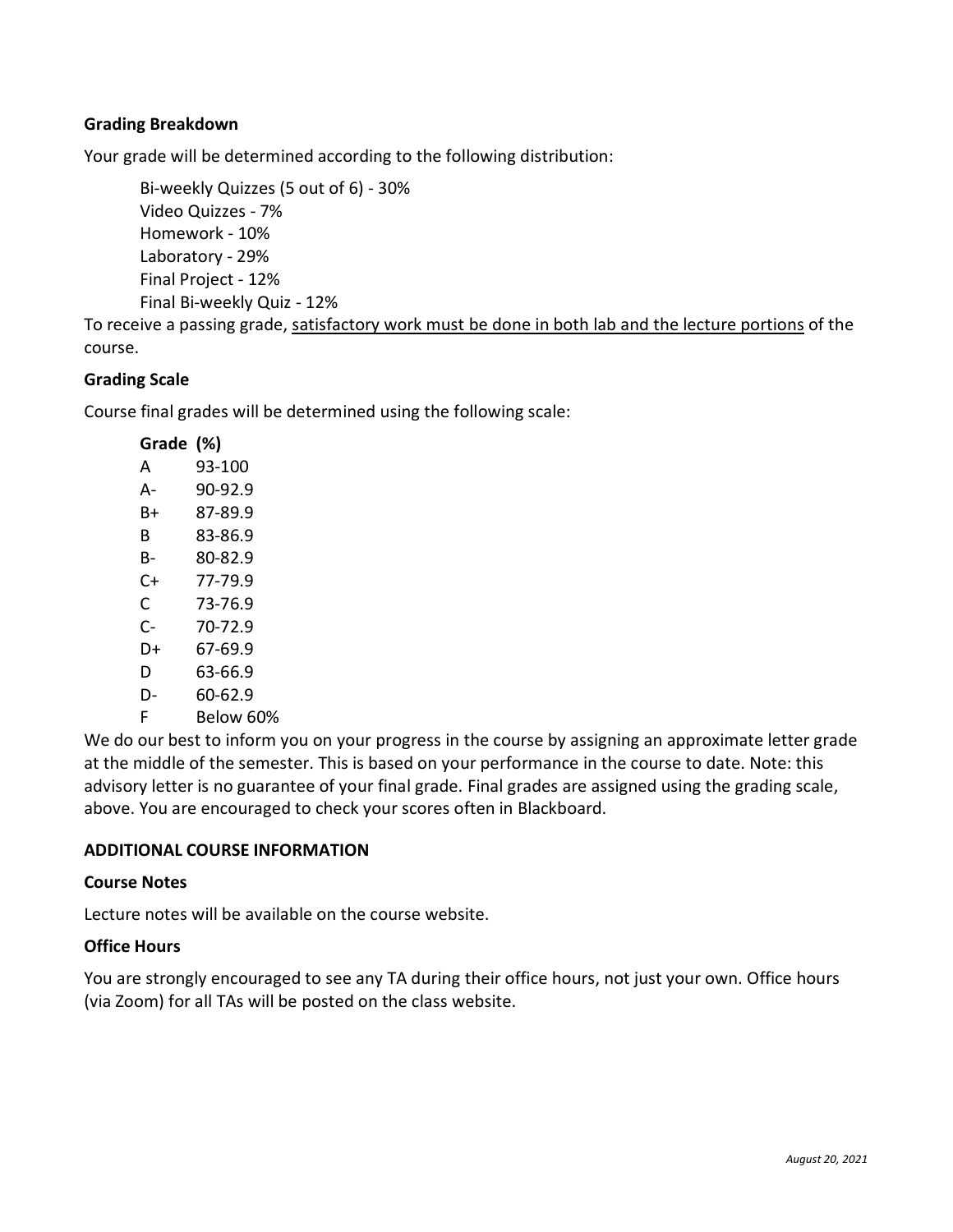# **Grading Timeline**

Graded labs will be returned one week after they are submitted. All other graded work will be available for review on Blackboard within 48 hours of the due date with the exception of the final project, which will take more time. You can view your grades at any time on the Blackboard site.

### **Your Rights and Responsibilities**

As a member of this course, you, the student, have the right to fair and equitable grading. Every effort will be made to grade assignments consistently, quickly, and with some amount of helpful feedback. If an error in grading is made, you are allowed to ask for a regrade of the assignment, in which we will take a more careful look at your work to make sure it was graded according to the grading rubric. In courses with multiple sections, every effort will be made to communicate and coordinate across sections to avoid large difference in grading outcomes. You further have the right to ask for help in the course. Office hours are times set aside by course instructors and teaching assistants to meet with you, individually or in groups, to answer questions and help with issues throughout the semester. While attendance at office hours is optional, you are highly encouraged to attend if you have questions or concerns. Private, one-on-one appointments are also available for more confidential discussions.

Your opportunity to learn the course material is our primary goal. We agree to help you achieve mastery of the material in exchange for your agreement to make a good-faith effort to learn it. This means that all work submitted in this course must be your own. You may not use outside sources for answers to assignments (for example, pre-lab questions, lab reports, quiz questions, homework assignments, etc.). While you may collaborate with others on laboratory work and homework assignments, work must be in your own words and reflect your good-faith efforts. It is never acceptable to use outside "tutors" or others to furnish answers for you (for example, you may not consult Chegg.com, reddit, CourseHero, etc. or hire others to complete assignments for you). If you have not done so already, please familiarize yourself with the discussion of plagiarism and other forms of academic dishonesty in SCampus in Part B, Section 11, "Behavior Violating University Standards" [policy.usc.edu/scampus-part-b.](https://policy.usc.edu/scampus-part-b/) See additional information in SCampus and university policies on scientific misconduct, [policy.usc.edu/scientific-misconduct.](http://policy.usc.edu/scientific-misconduct) The posting of course materials (including Zoom recordings, quiz questions or answers, workbook content, lab reports or quizzes, or any other courserelated content) to ANY internet site is strictly prohibited. Seeking outside help during weekly quizzes is a violation of the USC Honor Code. Posting of course material is a violation of US copyright law and the USC Student Conduct Code.

# **COVID-19 Policy**

Students are expected to comply with all aspects of USC's COVID-19 policy. Failure to do so may result in removal from the class and referral to Student Judicial Affairs and Community Standards.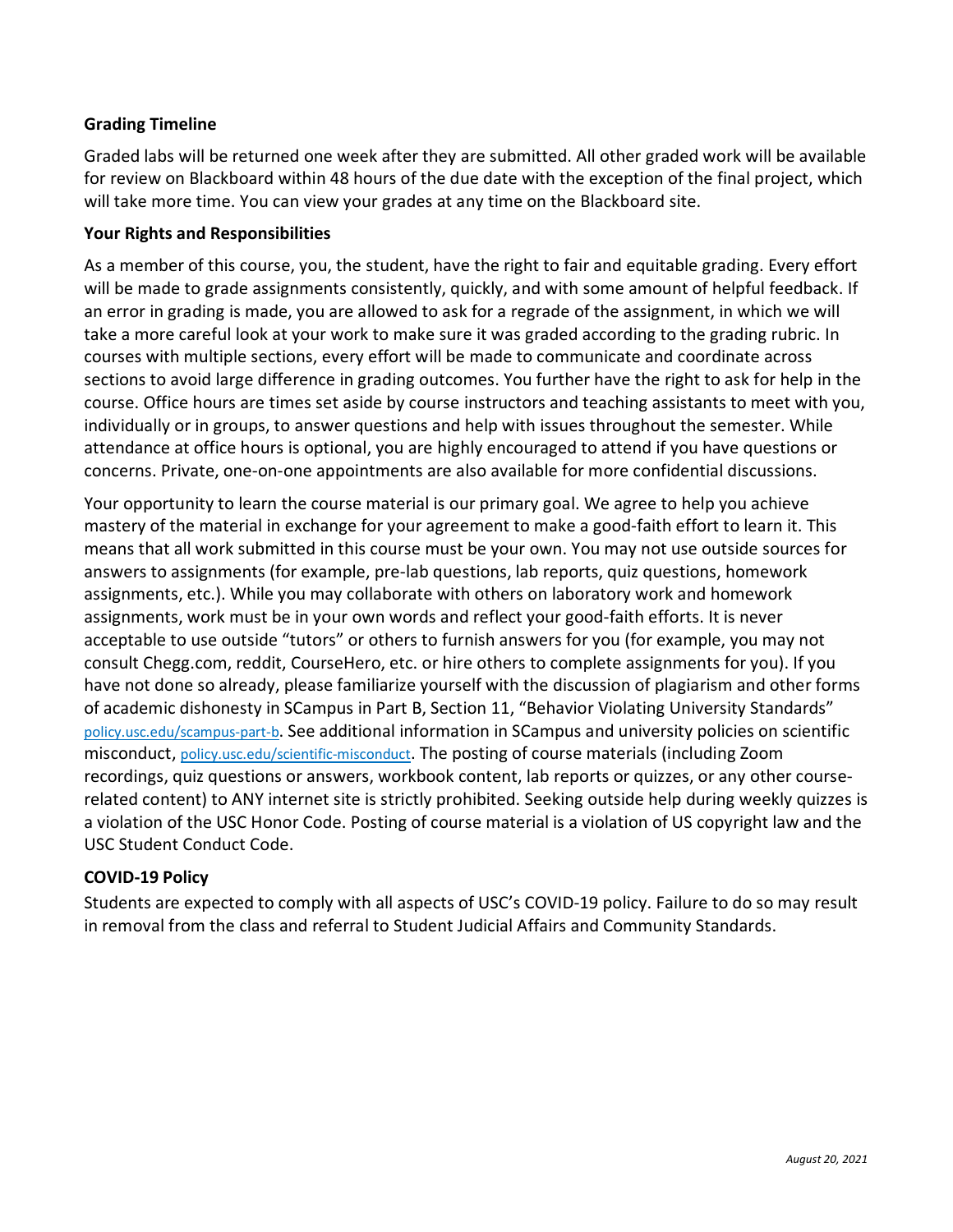# **Course Schedule: A Weekly Breakdown (Tentative)**

|                                        | <b>Topics</b>                                                                                                                       | Readings                                   | Quizzes and Assignments Due This Week          |
|----------------------------------------|-------------------------------------------------------------------------------------------------------------------------------------|--------------------------------------------|------------------------------------------------|
| Week 1<br>Aug 23-29                    | M: Course Intro<br>W: Measurement and Units<br>F: Subatomic Particles; Electromagnetic<br>Radiation & Light; Periodic Table         | $1.6 - 1.9$<br>$2.6 - 2.7$                 |                                                |
| Week <sub>2</sub><br>Aug 30-<br>Sept 5 | M: The Nature of Light; Bohr Model<br>W: Electrons as Waves; Orbitals<br>F: Electron Configurations                                 | $8.2 - 8.3$<br>$8.4 - 8.6$<br>$9.3 - 9.4$  | Video Quizzes and HW (9/1)                     |
| Week 3<br>Sept 6 -<br>12               | M: Holiday<br>W: Periodic Trends<br>F: Representing Compounds; Naming Ionic &<br>Covalent Compounds                                 | $9.5 - 9.9$<br>$3.3 - 3.6; 10.2 -$<br>10.3 | Video Quizzes and HW (9/8)<br>Quiz 1 (9/9)     |
| Week 4<br>Sept 13-<br>19               | M: Bonding; Lewis Dot Structures<br>W: Electronegativity & Polarity; Resonance &<br>Formal Charge; Octet Exceptions<br>F: VSEPR     | 10.5-10.7<br>10.8-10.9<br>11.2-11.4        | Video Quizzes and HW (9/15)                    |
| Week 5<br>Sept 20-<br>26               | M: Polar Molecules<br>W: Hybridization<br>F: Molecular Orbital Theory                                                               | 11.5<br>11.6-11.7<br>11.8                  | Video Quizzes and HW (9/22)<br>Quiz 2 (9/23)   |
| Week 6<br>Sept 27-<br>Oct 3            | M: Atomic & Molar Mass<br>W: Percent Composition; Elemental Analysis<br>F: Balancing Reactions; Stoichiometry                       | $2.8 - 2.9$<br>$3.7 - 3.10$<br>$4.2 - 4.3$ | Video Quizzes and HW (9/29)                    |
| Week 7<br>Oct 4-10                     | M: Limiting Reactants & Yield<br>W: Solutions and Concentration; Electrolytes<br>F: Precipitation & Solubility; Net Ionic Equations | 4.4<br>$5.2 - 5.3$<br>$5.4 - 5.6$          | Video Quizzes and HW (10/6)<br>Quiz 3 (10/7)   |
| Week 8<br>Oct 11-17                    | M: Acids & Bases<br>W: Oxidation States; Redox Reactions<br>F: Fall Break                                                           | 5.7<br>5.9                                 | Video Quizzes and HW (10/13)                   |
| Week 9<br>Oct 18-24                    | M: Gas Pressure & Gas Laws<br>W: Gas Density; Partial Pressure<br>F: Kinetic Molecular Theory; Real Gases                           | $6.2 - 6.4$<br>$6.5 - 6.6$<br>$6.7 - 6.10$ | Video Quizzes and HW (10/20)<br>Quiz 4 (10/21) |
| Week 10<br>Oct 25-31                   | M: Energy & Thermodynamics; Heat & Work<br>W: Heat Capacity<br>F: Enthalpy; Calorimetry                                             | $7.2 - 7.4$<br>7.4<br>$7.5 - 7.7$          | Video Quizzes and HW (10/27)                   |
| Week 11<br>Nov 1-7                     | M: Hess's Law<br>W: Lattice Energy<br>F: Bond Energy                                                                                | $7.8 - 7.9$<br>10.4<br>10.10               | Video Quizzes and HW (11/3)<br>Quiz 5 (11/4)   |
| Week 12<br>Nov 8-14                    | M: Intermolecular Forces<br>W: Phase Changes<br>F: Vapor Pressure and Phase Changes                                                 | 12.2-12.4<br>12.6-12.7<br>12.5             | Video Quizzes and HW (11/10)                   |
| Week 13<br>Nov 15-21                   | M: Phase Diagrams<br>W: Solutions & Solubility<br>F: Gas Solubility; Concentration                                                  | 12.8<br>14.2<br>14.3-14.5                  | Video Quizzes and HW (11/17)<br>Quiz 6 (11/18) |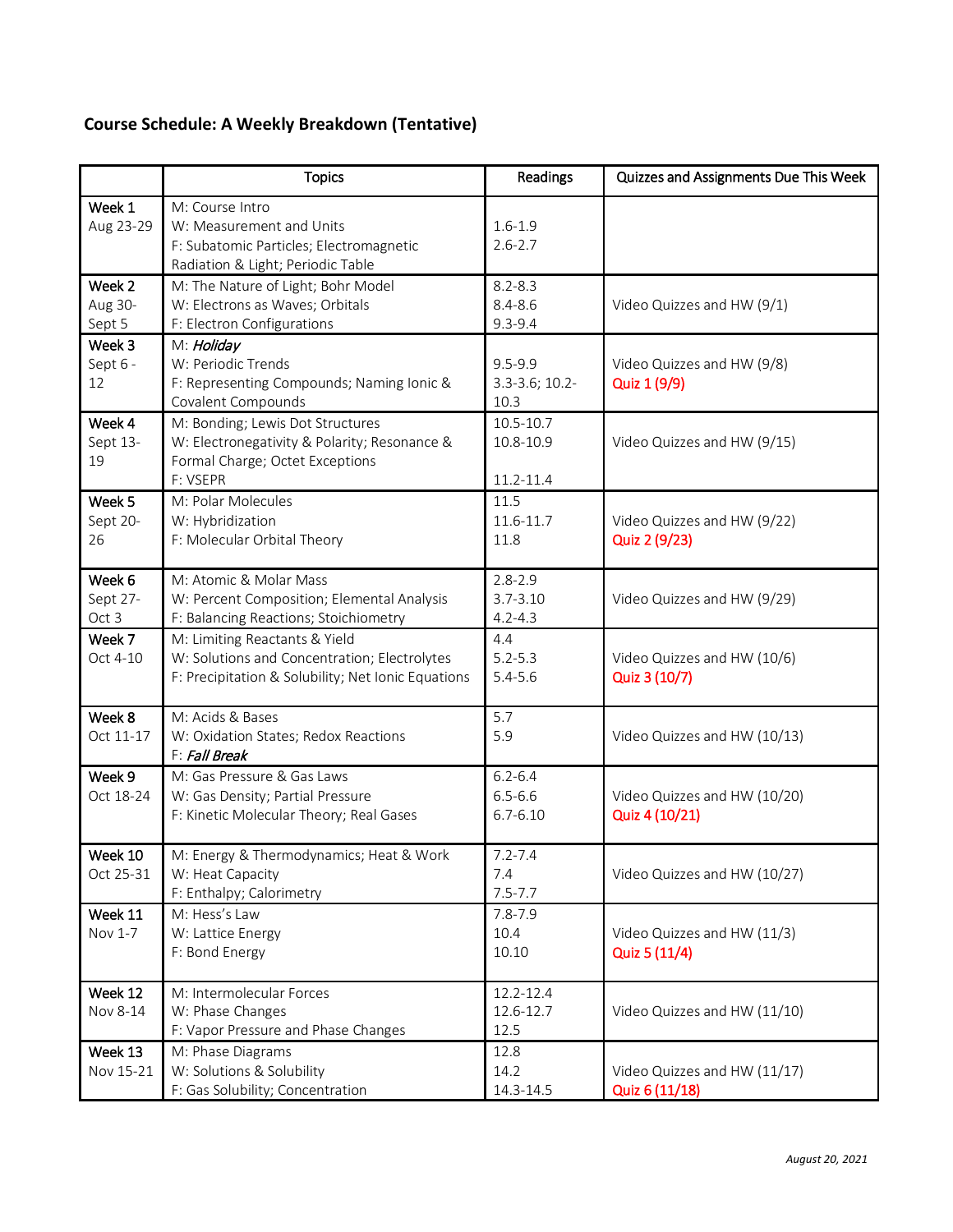| Week 14<br>Nov 22-28                   | M: Final Project Work (No Class)<br>Thanksgiving Break                                       |           |                                                                                                                                        |  |  |
|----------------------------------------|----------------------------------------------------------------------------------------------|-----------|----------------------------------------------------------------------------------------------------------------------------------------|--|--|
| Week 15<br>Nov 29-<br>Dec <sub>5</sub> | M: Colligative Properties; Colloids<br>W: Course Wrap-Up<br>F: Final Project Work (No Class) | 14.6-14.7 | Video Quizzes and HW (12/1)<br>Final Project Draft Due for Peer<br>Evaluation (11/29, 11:59pm)<br>Peer Evaluations Due (12/2, 11:59pm) |  |  |
|                                        | FINAL QUIZ: Thursday, Dec. 9, 8-10am                                                         |           |                                                                                                                                        |  |  |
|                                        | FINAL PROJECT: Due by 11:59pm on Thursday, Dec. 9                                            |           |                                                                                                                                        |  |  |

### **Statement on Academic Conduct and Support Systems**

#### **Academic Conduct:**

Plagiarism – presenting someone else's ideas as your own, either verbatim or recast in your own words – is a serious academic offense with serious consequences. Please familiarize yourself with the discussion of plagiarism in SCampus in Part B, Section 11, "Behavior Violating University Standards[" policy.usc.edu/scampus-part-b.](https://policy.usc.edu/scampus-part-b/) Other forms of academic dishonesty are equally unacceptable. See additional information in SCampus and university policies on scientific misconduct, [policy.usc.edu/scientific-misconduct.](http://policy.usc.edu/scientific-misconduct)

#### **Support Systems:**

*Counseling and Mental Health - (213) 740-9355 – 24/7 on call*

#### [studenthealth.usc.edu/counseling](https://studenthealth.usc.edu/counseling/)

Free and confidential mental health treatment for students, including short-term psychotherapy, group counseling, stress fitness workshops, and crisis intervention.

*National Suicide Prevention Lifeline - 1 (800) 273-8255 – 24/7 on call*

#### [suicidepreventionlifeline.org](http://www.suicidepreventionlifeline.org/)

Free and confidential emotional support to people in suicidal crisis or emotional distress 24 hours a day, 7 days a week.

*Relationship and Sexual Violence Prevention and Services (RSVP) - (213) 740-9355(WELL), press "0" after hours – 24/7 on call*

#### [studenthealth.usc.edu/sexual-assault](https://studenthealth.usc.edu/sexual-assault/)

Free and confidential therapy services, workshops, and training for situations related to gender-based harm.

*Office of Equity and Diversity (OED)- (213) 740-5086 | Title IX – (213) 821-8298*

#### [equity.usc.edu,](https://equity.usc.edu/) [titleix.usc.edu](http://titleix.usc.edu/)

Information about how to get help or help someone affected by harassment or discrimination, rights of protected classes, reporting options, and additional resources for students, faculty, staff, visitors, and applicants. The university prohibits discrimination or harassment based on the following *protected characteristics*: race, color, national origin, ancestry, religion, sex, gender, gender identity, gender expression, sexual orientation, age, physical disability, medical condition, mental disability, marital status, pregnancy, veteran status, genetic information, and any other characteristic which may be specified in applicable laws and governmental regulations. The university also prohibits sexual assault, non-consensual sexual contact, sexual misconduct, intimate partner violence, stalking, malicious dissuasion, retaliation, and violation of interim measures.

*Reporting Incidents of Bias or Harassment - (213) 740-5086 or (213) 821-8298*

[usc-advocate.symplicity.com/care\\_report](https://usc-advocate.symplicity.com/care_report/)